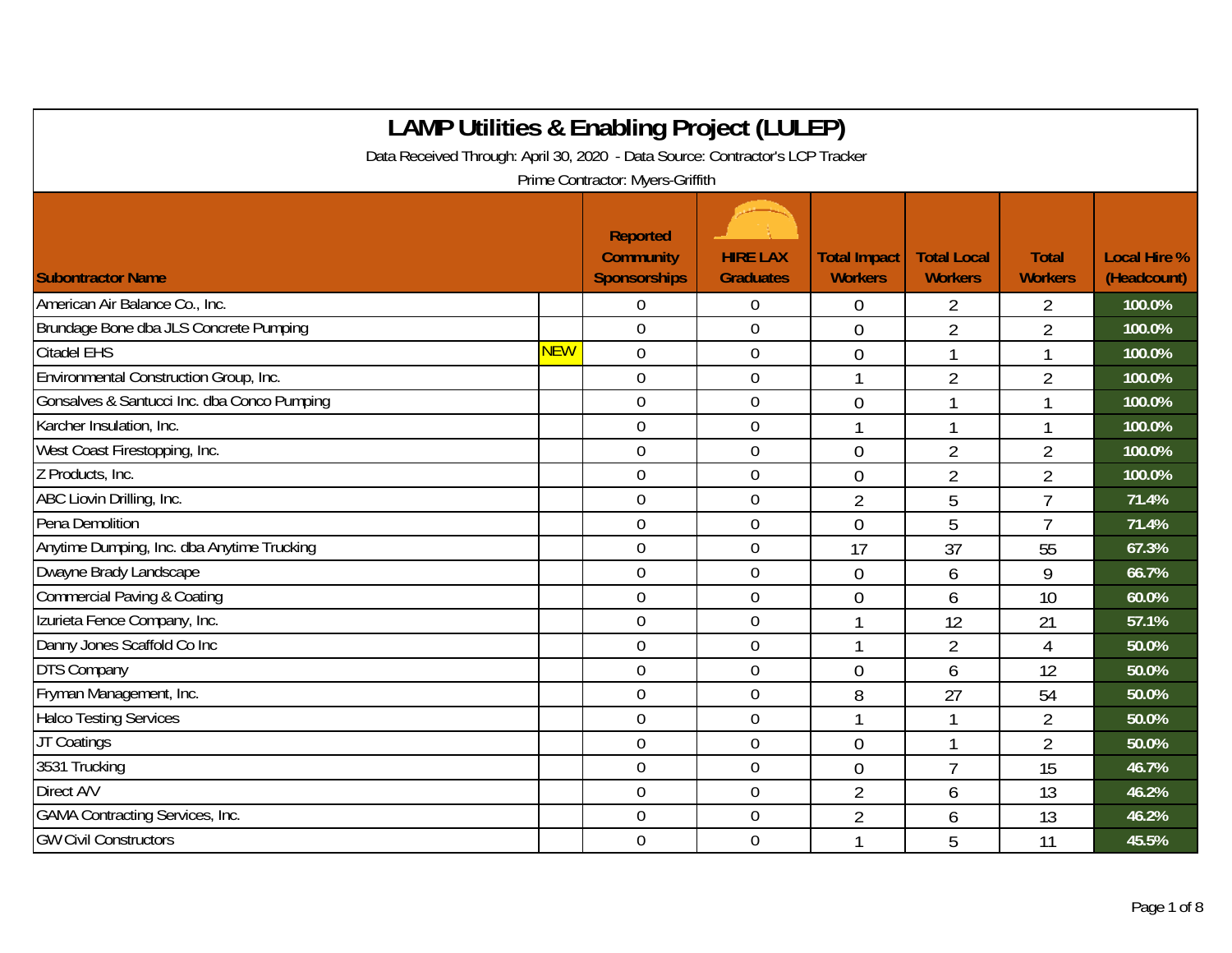| <b>LAMP Utilities &amp; Enabling Project (LULEP)</b><br>Data Received Through: April 30, 2020 - Data Source: Contractor's LCP Tracker<br>Prime Contractor: Myers-Griffith |                                                     |                                     |                                       |                                      |                                |                                    |  |  |  |
|---------------------------------------------------------------------------------------------------------------------------------------------------------------------------|-----------------------------------------------------|-------------------------------------|---------------------------------------|--------------------------------------|--------------------------------|------------------------------------|--|--|--|
| <b>Subontractor Name</b>                                                                                                                                                  | Reported<br><b>Community</b><br><b>Sponsorships</b> | <b>HIRE LAX</b><br><b>Graduates</b> | <b>Total Impact</b><br><b>Workers</b> | <b>Total Local</b><br><b>Workers</b> | <b>Total</b><br><b>Workers</b> | <b>Local Hire %</b><br>(Headcount) |  |  |  |
| <b>Frey-Moss Structures INC</b>                                                                                                                                           | $\overline{0}$                                      | $\overline{0}$                      | 3                                     | 8                                    | 18                             | 44.4%                              |  |  |  |
| Cupertino Electric Inc.                                                                                                                                                   | $\mathbf 0$                                         | $\mathbf 0$                         | $\overline{2}$                        | $\overline{7}$                       | 16                             | 43.8%                              |  |  |  |
| <b>Axion Group</b>                                                                                                                                                        | $\mathbf 0$                                         | $\boldsymbol{0}$                    | $\overline{0}$                        | 3                                    | $\overline{7}$                 | 42.9%                              |  |  |  |
| J.V Land Clearing Co., Inc.                                                                                                                                               | $\mathbf 0$                                         | $\mathbf 0$                         | 1                                     | 6                                    | 14                             | 42.9%                              |  |  |  |
| Miranda Logistics Enterprise                                                                                                                                              | $\overline{0}$                                      | $\mathbf 0$                         | 6                                     | 45                                   | 105                            | 42.9%                              |  |  |  |
| <b>T&amp;M Construction</b>                                                                                                                                               | $\overline{0}$                                      | $\boldsymbol{0}$                    |                                       | 21                                   | 49                             | 42.9%                              |  |  |  |
| Steve Bubalo Construction Co                                                                                                                                              | $\mathbf 0$                                         | $\mathbf 0$                         | 6                                     | 13                                   | 31                             | 41.9%                              |  |  |  |
| Comet Electric, Inc.                                                                                                                                                      | $\mathbf 0$                                         | $\boldsymbol{0}$                    |                                       | 36                                   | 89                             | 40.4%                              |  |  |  |
| Alert Insulation Co., Inc.                                                                                                                                                | $\mathbf 0$                                         | $\pmb{0}$                           | $\overline{0}$                        | 4                                    | 10                             | 40.0%                              |  |  |  |
| Pan-Pacific Mechanical                                                                                                                                                    | $\overline{0}$                                      | $\mathbf 0$                         | $\overline{0}$                        | $\overline{2}$                       | 5                              | 40.0%                              |  |  |  |
| Terra Pave, Inc.                                                                                                                                                          | $\overline{0}$                                      | $\boldsymbol{0}$                    |                                       | $\overline{4}$                       | 10                             | 40.0%                              |  |  |  |
| ISEC, Inc.                                                                                                                                                                | $\mathbf 0$                                         | $\boldsymbol{0}$                    | $\overline{2}$                        | 17                                   | 43                             | 39.5%                              |  |  |  |
| Wagner Engineering & Survey, Inc.                                                                                                                                         | $\overline{0}$                                      | $\mathbf 0$                         | $\overline{0}$                        | 9                                    | 23                             | 39.1%                              |  |  |  |
| 24 Hour Sweeping Inc A                                                                                                                                                    | $\mathbf 0$                                         | $\overline{0}$                      |                                       | 5                                    | 13                             | 38.5%                              |  |  |  |
| Birdi & Associates, Inc.                                                                                                                                                  | $\mathbf 0$                                         | $\mathbf 0$                         | $\overline{2}$                        | 5                                    | 13                             | 38.5%                              |  |  |  |
| Resource Environmental, Inc.                                                                                                                                              | $\overline{0}$                                      | $\overline{0}$                      | $\overline{2}$                        | 18                                   | 47                             | 38.3%                              |  |  |  |
| B & D Equipment Rental, Inc.                                                                                                                                              | $\mathbf 0$                                         | $\boldsymbol{0}$                    | $\overline{0}$                        | 14                                   | 37                             | 37.8%                              |  |  |  |
| Building Electronic Controls, Inc.                                                                                                                                        | $\overline{0}$                                      | $\mathbf 0$                         | $\overline{0}$                        | 3                                    | 8                              | 37.5%                              |  |  |  |
| GGG Demolition, Inc.                                                                                                                                                      | $\overline{0}$                                      | $\mathbf 0$                         |                                       | 12                                   | 32                             | 37.5%                              |  |  |  |
| Corradini Corp.                                                                                                                                                           | $\mathbf 0$                                         | $\boldsymbol{0}$                    |                                       | 4                                    | 11                             | 36.4%                              |  |  |  |
| Psomas                                                                                                                                                                    | $\mathbf 0$                                         | $\mathbf 0$                         | $\theta$                              | 4                                    | 11                             | 36.4%                              |  |  |  |
| <b>Griffith Company</b>                                                                                                                                                   | $\overline{2}$                                      | $\mathbf{1}$                        | 14                                    | 64                                   | 180                            | 35.6%                              |  |  |  |
| <b>Red Hawk Services</b>                                                                                                                                                  | $\mathbf 0$                                         | $\boldsymbol{0}$                    | 3                                     | 6                                    | 17                             | 35.3%                              |  |  |  |
| <b>Taft Electric Company</b>                                                                                                                                              | $\mathbf 0$                                         | $\mathbf 0$                         | 6                                     | 13                                   | 37                             | 35.1%                              |  |  |  |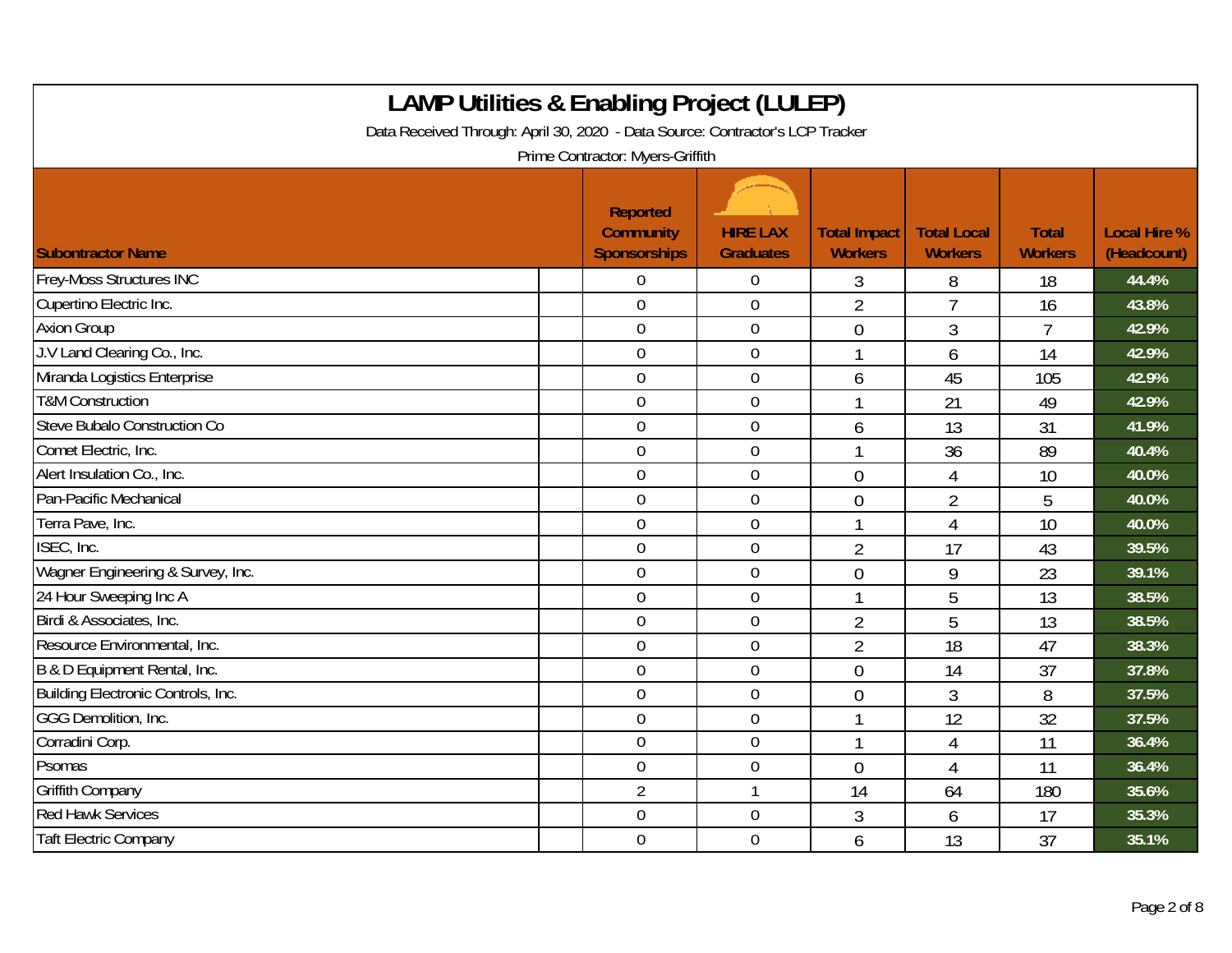| <b>LAMP Utilities &amp; Enabling Project (LULEP)</b><br>Data Received Through: April 30, 2020 - Data Source: Contractor's LCP Tracker<br>Prime Contractor: Myers-Griffith |                                                            |                                     |                                       |                                      |                                |                                    |  |  |  |
|---------------------------------------------------------------------------------------------------------------------------------------------------------------------------|------------------------------------------------------------|-------------------------------------|---------------------------------------|--------------------------------------|--------------------------------|------------------------------------|--|--|--|
| <b>Subontractor Name</b>                                                                                                                                                  | <b>Reported</b><br><b>Community</b><br><b>Sponsorships</b> | <b>HIRE LAX</b><br><b>Graduates</b> | <b>Total Impact</b><br><b>Workers</b> | <b>Total Local</b><br><b>Workers</b> | <b>Total</b><br><b>Workers</b> | <b>Local Hire %</b><br>(Headcount) |  |  |  |
| Urrea & Sons Trucking                                                                                                                                                     | $\Omega$                                                   | $\boldsymbol{0}$                    | 0                                     | 7                                    | 20                             | 35.0%                              |  |  |  |
| A1 Management & Inspection, Inc.                                                                                                                                          | $\overline{0}$                                             | $\overline{0}$                      |                                       | $\overline{2}$                       | 6                              | 33.3%                              |  |  |  |
| Global Modular Inc.                                                                                                                                                       | $\overline{0}$                                             | $\boldsymbol{0}$                    | $\mathbf 0$                           | 3                                    | 9                              | 33.3%                              |  |  |  |
| Inline Concrete Cutting & Coring                                                                                                                                          | $\mathbf 0$                                                | $\mathbf 0$                         | $\overline{0}$                        | $\mathbf{1}$                         | 3                              | 33.3%                              |  |  |  |
| Koppl Pipeline Services, Inc.                                                                                                                                             | $\overline{0}$                                             | $\overline{0}$                      | $\overline{0}$                        | $\mathbf{1}$                         | 3                              | 33.3%                              |  |  |  |
| Myers & Sons Griffith, JV                                                                                                                                                 | 3                                                          | $\overline{2}$                      | 10                                    | 59                                   | 177                            | 33.3%                              |  |  |  |
| Planet Green Environmental                                                                                                                                                | $\overline{0}$                                             | $\mathbf 0$                         | $\overline{0}$                        | $\mathbf 1$                          | 3                              | 33.3%                              |  |  |  |
| Royal Electric Company                                                                                                                                                    | $\overline{0}$                                             | $\mathbf 0$                         | $\mathbf 0$                           | 1                                    | 3                              | 33.3%                              |  |  |  |
| Techniquex, Inc.                                                                                                                                                          | $\overline{0}$                                             | $\boldsymbol{0}$                    | $\overline{0}$                        | $\overline{2}$                       | 6                              | 33.3%                              |  |  |  |
| Versatile Coatings Inc.                                                                                                                                                   | $\mathbf 0$                                                | $\mathbf 0$                         | $\overline{0}$                        | $\overline{4}$                       | 12                             | 33.3%                              |  |  |  |
| Matrix Environmental, Inc.                                                                                                                                                | $\overline{0}$                                             | $\mathbf 0$                         |                                       | 8                                    | 25                             | 32.0%                              |  |  |  |
| Crown Fence Co                                                                                                                                                            | $\overline{0}$                                             | $\mathbf 0$                         |                                       | 15                                   | 47                             | 31.9%                              |  |  |  |
| Concrete Coring Company                                                                                                                                                   | $\overline{0}$                                             | $\mathbf 0$                         |                                       | 9                                    | 29                             | 31.0%                              |  |  |  |
| Myers & Sons Construction LP                                                                                                                                              | $\mathbf 0$                                                | 0                                   |                                       | 13                                   | 43                             | 30.2%                              |  |  |  |
| Twining, Inc.                                                                                                                                                             | $\mathbf 0$                                                | $\boldsymbol{0}$                    |                                       | 9                                    | 30                             | 30.0%                              |  |  |  |
| <b>ABC Resources</b>                                                                                                                                                      | $\overline{0}$                                             | $\boldsymbol{0}$                    | 4                                     | 8                                    | 27                             | 29.6%                              |  |  |  |
| Fehoko Concrete Inc                                                                                                                                                       | $\mathbf 0$                                                | 0                                   | $\overline{2}$                        | $\overline{7}$                       | 24                             | 29.2%                              |  |  |  |
| Anderson Charnesky Structural Steel, Inc.                                                                                                                                 | $\mathbf 0$                                                | $\mathbf 0$                         | $\overline{0}$                        | $\overline{2}$                       | $\overline{7}$                 | 28.6%                              |  |  |  |
| CMB Structures, Inc.                                                                                                                                                      | $\overline{0}$                                             | $\overline{0}$                      | $\mathbf 0$                           | $\overline{2}$                       | $\overline{7}$                 | 28.6%                              |  |  |  |
| N-U Enterprise                                                                                                                                                            | $\mathbf 0$                                                | $\mathbf 0$                         |                                       | 8                                    | 28                             | 28.6%                              |  |  |  |
| <b>SC Building Materials</b>                                                                                                                                              | $\mathbf 0$                                                | $\boldsymbol{0}$                    |                                       | $\overline{2}$                       | $\overline{1}$                 | 28.6%                              |  |  |  |
| Wilson & Hampton Painting Contractors                                                                                                                                     | $\mathbf 0$                                                | $\boldsymbol{0}$                    |                                       | $\overline{2}$                       | $\overline{7}$                 | 28.6%                              |  |  |  |
| Blois Construction, Inc.                                                                                                                                                  | 0                                                          | $\boldsymbol{0}$                    | 10                                    | 30                                   | 107                            | 28.0%                              |  |  |  |
| RMA Group, Inc.                                                                                                                                                           | $\overline{0}$                                             | $\mathbf 0$                         | 4                                     | 6                                    | 22                             | 27.3%                              |  |  |  |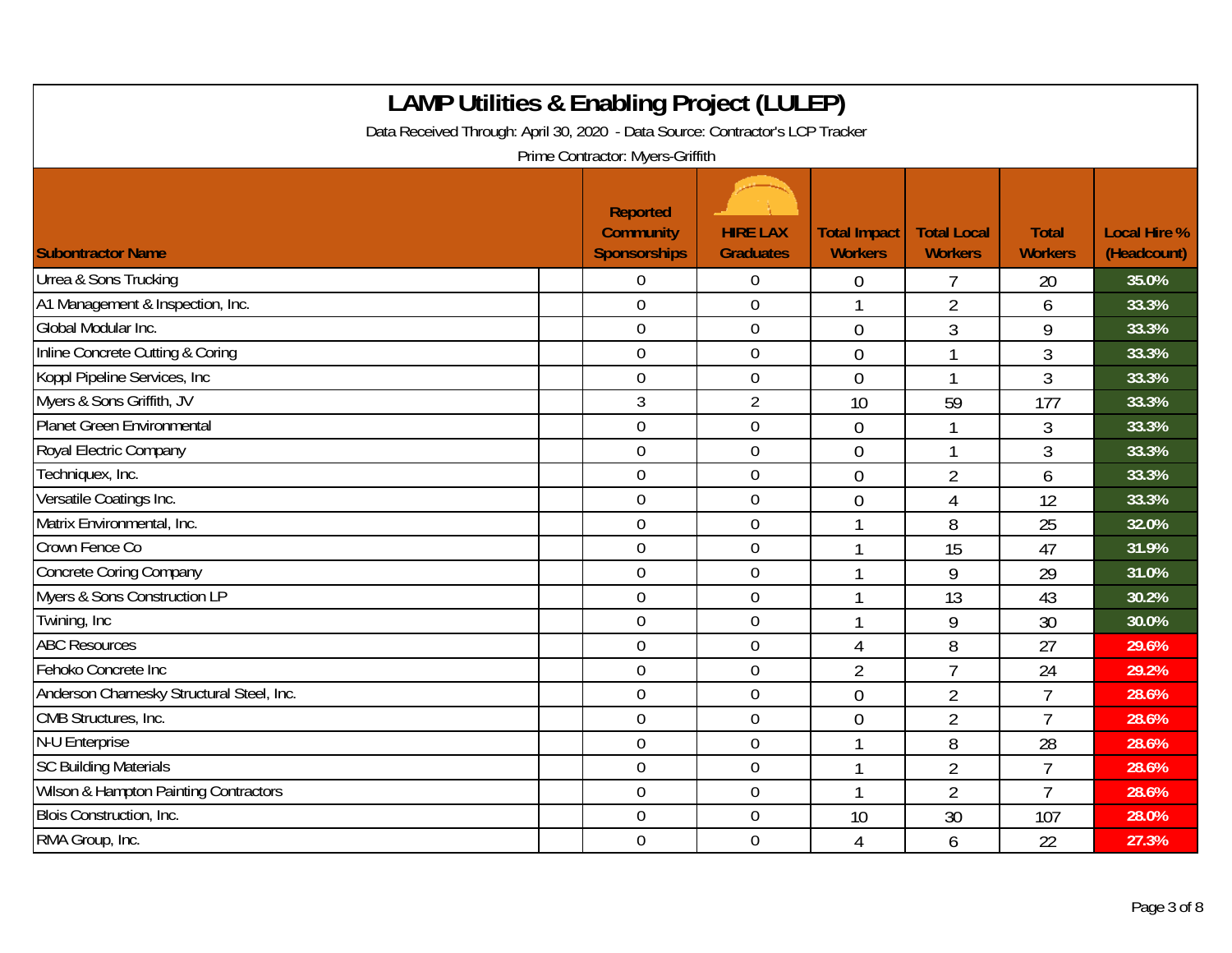| <b>LAMP Utilities &amp; Enabling Project (LULEP)</b><br>Data Received Through: April 30, 2020 - Data Source: Contractor's LCP Tracker<br>Prime Contractor: Myers-Griffith |                                                     |                                     |                                       |                                      |                                |                                    |  |  |  |
|---------------------------------------------------------------------------------------------------------------------------------------------------------------------------|-----------------------------------------------------|-------------------------------------|---------------------------------------|--------------------------------------|--------------------------------|------------------------------------|--|--|--|
| <b>Subontractor Name</b>                                                                                                                                                  | Reported<br><b>Community</b><br><b>Sponsorships</b> | <b>HIRE LAX</b><br><b>Graduates</b> | <b>Total Impact</b><br><b>Workers</b> | <b>Total Local</b><br><b>Workers</b> | <b>Total</b><br><b>Workers</b> | <b>Local Hire %</b><br>(Headcount) |  |  |  |
| Rosendin Electric                                                                                                                                                         | $\Omega$                                            | $\overline{0}$                      | 3                                     | 9                                    | 33                             | 27.3%                              |  |  |  |
| Max Out Inc.                                                                                                                                                              | $\overline{0}$                                      | $\mathbf 0$                         | 4                                     | 9                                    | 34                             | 26.5%                              |  |  |  |
| AMPCO Landscape, Inc.                                                                                                                                                     | $\mathbf 0$                                         | $\boldsymbol{0}$                    | $\overline{0}$                        | $\overline{2}$                       | 8                              | 25.0%                              |  |  |  |
| D.C. Drilling Inc                                                                                                                                                         | $\overline{0}$                                      | $\boldsymbol{0}$                    | $\overline{0}$                        | $\mathbf{1}$                         | 4                              | 25.0%                              |  |  |  |
| <b>DC Traffic Control</b>                                                                                                                                                 | $\overline{0}$                                      | $\mathbf 0$                         | $\overline{0}$                        | $\overline{2}$                       | 8                              | 25.0%                              |  |  |  |
| DFS Flooring Inc.                                                                                                                                                         | $\mathbf 0$                                         | $\overline{0}$                      |                                       |                                      | 4                              | 25.0%                              |  |  |  |
| Mike Hixson Backhoe Service, Inc.                                                                                                                                         | $\overline{0}$                                      | $\overline{0}$                      | $\overline{0}$                        | $\overline{2}$                       | 8                              | 25.0%                              |  |  |  |
| So-Cal Insulation, Inc.                                                                                                                                                   | $\mathbf 0$                                         | $\mathbf 0$                         | $\mathbf{1}$                          | 1                                    | 4                              | 25.0%                              |  |  |  |
| Superior Pavement Markings, Inc.                                                                                                                                          | $\mathbf 0$                                         | $\pmb{0}$                           | $\overline{2}$                        | $\overline{2}$                       | 8                              | 25.0%                              |  |  |  |
| <b>LNA Concrete Structures, Inc.</b>                                                                                                                                      | $\mathbf 0$                                         | $\overline{0}$                      | $\mathbf{1}$                          | 9                                    | 37                             | 24.3%                              |  |  |  |
| Giroux Glass, Inc.                                                                                                                                                        | $\mathbf 0$                                         | $\mathbf 0$                         | $\overline{0}$                        | $\overline{2}$                       | 9                              | 22.2%                              |  |  |  |
| Meadows Sheet Metal & Air Conditioning, Inc                                                                                                                               | $\theta$                                            | $\overline{0}$                      | $\overline{2}$                        | 10                                   | 45                             | 22.2%                              |  |  |  |
| Cosco Fire Protection, Inc.                                                                                                                                               | $\mathbf 0$                                         | $\overline{0}$                      | $\overline{0}$                        | 5                                    | 23                             | 21.7%                              |  |  |  |
| Sterndahl Enterprises, Inc.                                                                                                                                               | $\overline{0}$                                      | $\boldsymbol{0}$                    | $\overline{2}$                        | 6                                    | 28                             | 21.4%                              |  |  |  |
| Bali Construction, Inc.                                                                                                                                                   | $\mathbf 0$                                         | $\boldsymbol{0}$                    | $\mathfrak{Z}$                        | 14                                   | 68                             | 20.6%                              |  |  |  |
| Absolute Abatement & Demolition                                                                                                                                           | $\mathbf 0$                                         | $\mathbf 0$                         | $\overline{0}$                        | 1                                    | 5                              | 20.0%                              |  |  |  |
| <b>Century Sweeping</b>                                                                                                                                                   | $\overline{0}$                                      | $\overline{0}$                      | $\overline{0}$                        |                                      | 5                              | 20.0%                              |  |  |  |
| Nolds Equipment                                                                                                                                                           | $\mathbf 0$                                         | $\mathbf 0$                         |                                       |                                      | 5                              | 20.0%                              |  |  |  |
| Pacific Waterproofing & Restoration, Inc.                                                                                                                                 | $\mathbf 0$                                         | $\mathbf 0$                         | $\overline{0}$                        |                                      | 5                              | 20.0%                              |  |  |  |
| Penhall Co                                                                                                                                                                | $\overline{0}$                                      | $\mathbf 0$                         | $\overline{0}$                        |                                      | 5                              | 20.0%                              |  |  |  |
| Michels Pipeline Construction; a div. of Michels Corporation                                                                                                              | $\mathbf 0$                                         | $\boldsymbol{0}$                    | 3                                     | 13                                   | 74                             | 17.6%                              |  |  |  |
| Sully-Miller Contracting Company                                                                                                                                          | $\mathbf 0$                                         | $\mathbf 0$                         | $\overline{0}$                        | 10                                   | 58                             | 17.2%                              |  |  |  |
| <b>Chief Engineering</b>                                                                                                                                                  | $\overline{0}$                                      | $\mathbf 0$                         | 3                                     | 15                                   | 90                             | 16.7%                              |  |  |  |
| Crosstown Electrical & Data, Inc.                                                                                                                                         | $\mathbf 0$                                         | $\mathbf 0$                         | $\overline{0}$                        | $\overline{2}$                       | 12                             | 16.7%                              |  |  |  |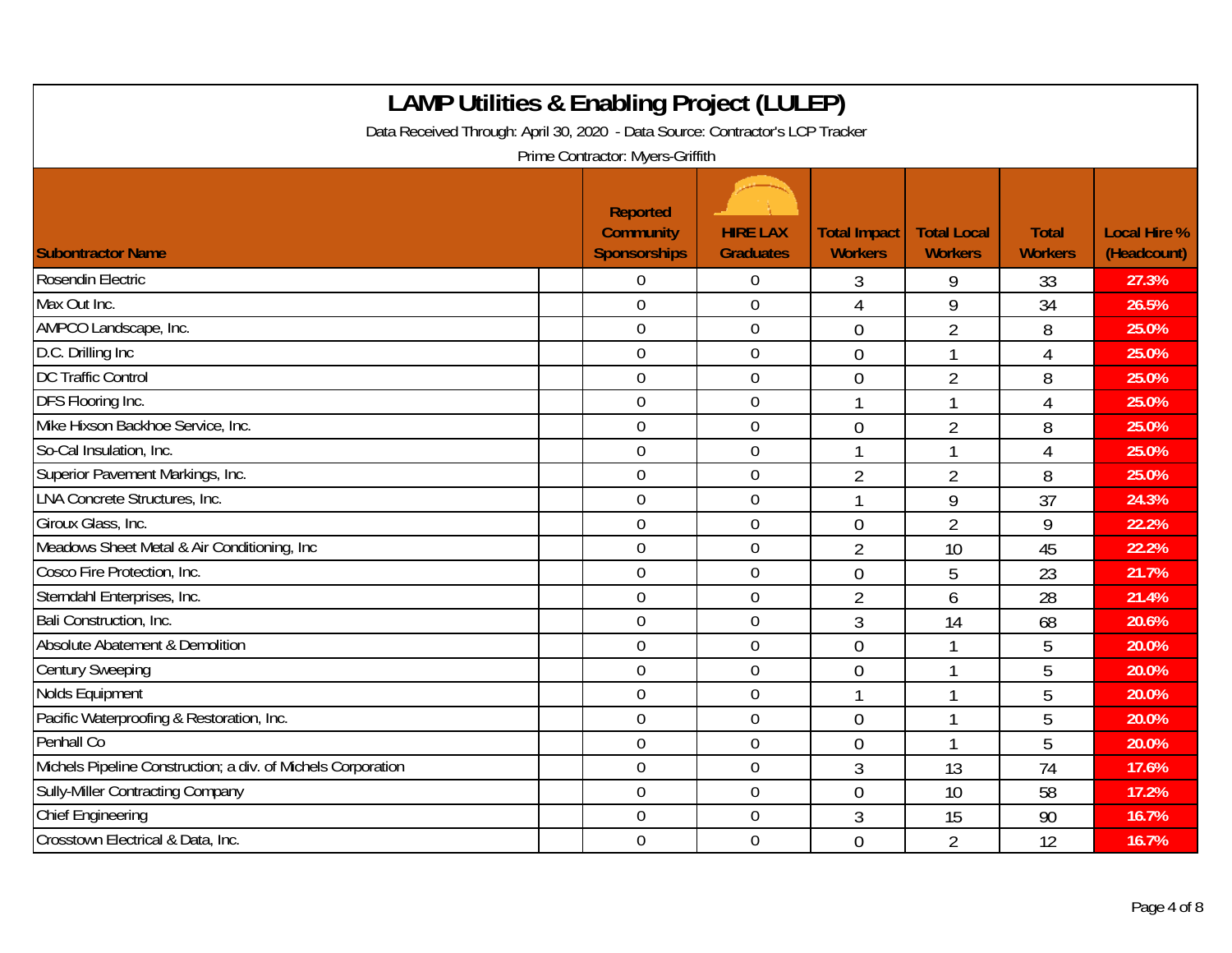| <b>LAMP Utilities &amp; Enabling Project (LULEP)</b><br>Data Received Through: April 30, 2020 - Data Source: Contractor's LCP Tracker<br>Prime Contractor: Myers-Griffith |                                                     |                                     |                                       |                                      |                                |                                    |  |  |  |
|---------------------------------------------------------------------------------------------------------------------------------------------------------------------------|-----------------------------------------------------|-------------------------------------|---------------------------------------|--------------------------------------|--------------------------------|------------------------------------|--|--|--|
| <b>Subontractor Name</b>                                                                                                                                                  | Reported<br><b>Community</b><br><b>Sponsorships</b> | <b>HIRE LAX</b><br><b>Graduates</b> | <b>Total Impact</b><br><b>Workers</b> | <b>Total Local</b><br><b>Workers</b> | <b>Total</b><br><b>Workers</b> | <b>Local Hire %</b><br>(Headcount) |  |  |  |
| <b>Granstrom Masonry Inc</b>                                                                                                                                              | $\Omega$                                            | $\mathbf 0$                         | 0                                     |                                      | 6                              | 16.7%                              |  |  |  |
| Kato Landscape, Inc.                                                                                                                                                      | $\overline{0}$                                      | 0                                   |                                       | $\overline{2}$                       | 12                             | 16.7%                              |  |  |  |
| Southcoast Acoustical Interiors, Inc.                                                                                                                                     | $\overline{0}$                                      | $\boldsymbol{0}$                    | $\overline{0}$                        | 3                                    | 18                             | 16.7%                              |  |  |  |
| Util-Locate                                                                                                                                                               | $\mathbf 0$                                         | $\boldsymbol{0}$                    |                                       | $\mathbf{1}$                         | 6                              | 16.7%                              |  |  |  |
| Vertical Acess, Inc.                                                                                                                                                      | $\overline{0}$                                      | 0                                   | $\overline{0}$                        | $\mathbf{1}$                         | 6                              | 16.7%                              |  |  |  |
| Nor Cal Pipeline Services                                                                                                                                                 | $\overline{0}$                                      | $\mathbf 0$                         |                                       | $\overline{7}$                       | 43                             | 16.3%                              |  |  |  |
| BC Rentals, Inc. dba BC Traffic Specialist                                                                                                                                | $\mathbf 0$                                         | $\mathbf 0$                         | $\overline{0}$                        | 3                                    | 20                             | 15.0%                              |  |  |  |
| <b>DRS Rebar Inc</b>                                                                                                                                                      | $\overline{0}$                                      | 0                                   | $\overline{0}$                        | 1                                    | $\overline{1}$                 | 14.3%                              |  |  |  |
| Zefiro Corporation                                                                                                                                                        | $\mathbf 0$                                         | $\mathbf 0$                         |                                       | 6                                    | 44                             | 13.6%                              |  |  |  |
| All American Asphalt                                                                                                                                                      | $\mathbf 0$                                         | $\mathbf 0$                         | 6                                     | 28                                   | 218                            | 12.8%                              |  |  |  |
| G. O. Rodriguez Trucking, Inc.                                                                                                                                            | $\overline{0}$                                      | $\mathbf 0$                         |                                       | $\overline{7}$                       | 55                             | 12.7%                              |  |  |  |
| 2R Drilling, Inc.                                                                                                                                                         | $\overline{0}$                                      | $\boldsymbol{0}$                    |                                       | 1                                    | 8                              | 12.5%                              |  |  |  |
| Traffic Management Inc.                                                                                                                                                   | $\mathbf 0$                                         | $\mathbf 0$                         | $\overline{0}$                        |                                      | 8                              | 12.5%                              |  |  |  |
| Upland Contracting, Inc.                                                                                                                                                  | $\overline{0}$                                      | 0                                   | $\overline{0}$                        | 1                                    | 8                              | 12.5%                              |  |  |  |
| G&F Concrete Cutting, Inc.                                                                                                                                                | $\mathbf 0$                                         | $\mathbf 0$                         | $\theta$                              | $\overline{2}$                       | 18                             | 11.1%                              |  |  |  |
| R.J. Lalonde, Inc.                                                                                                                                                        | $\boldsymbol{0}$                                    | $\boldsymbol{0}$                    |                                       | 1                                    | 9                              | 11.1%                              |  |  |  |
| Smithson Electric, Inc.                                                                                                                                                   | $\overline{0}$                                      | 0                                   | $\overline{0}$                        | 1                                    | 9                              | 11.1%                              |  |  |  |
| Ferreira Construction Co, Inc.                                                                                                                                            | $\overline{0}$                                      | $\mathbf 0$                         |                                       | 5                                    | 46                             | 10.9%                              |  |  |  |
| Badger Daylighting Corp.                                                                                                                                                  | $\mathbf 0$                                         | $\mathbf 0$                         |                                       | 3                                    | 28                             | 10.7%                              |  |  |  |
| Los Angeles Signal Construction, Inc.                                                                                                                                     | $\mathbf 0$                                         | 0                                   | $\overline{0}$                        | 1                                    | 11                             | 9.1%                               |  |  |  |
| Pavement Coatings, Inc.                                                                                                                                                   | $\overline{0}$                                      | $\mathbf 0$                         | $\theta$                              |                                      | 11                             | 9.1%                               |  |  |  |
| Cindy Trump, Inc., DBA Lindys Cold Planing                                                                                                                                | $\boldsymbol{0}$                                    | $\boldsymbol{0}$                    | $\mathbf 0$                           | 1                                    | 13                             | 7.7%                               |  |  |  |
| Crane Rental Service, Inc.                                                                                                                                                | $\overline{0}$                                      | $\mathbf 0$                         |                                       | 1                                    | 14                             | 7.1%                               |  |  |  |
| AD Improvements Inc                                                                                                                                                       | $\overline{0}$                                      | $\boldsymbol{0}$                    | $\overline{0}$                        | $\overline{0}$                       | $\overline{3}$                 | 0.0%                               |  |  |  |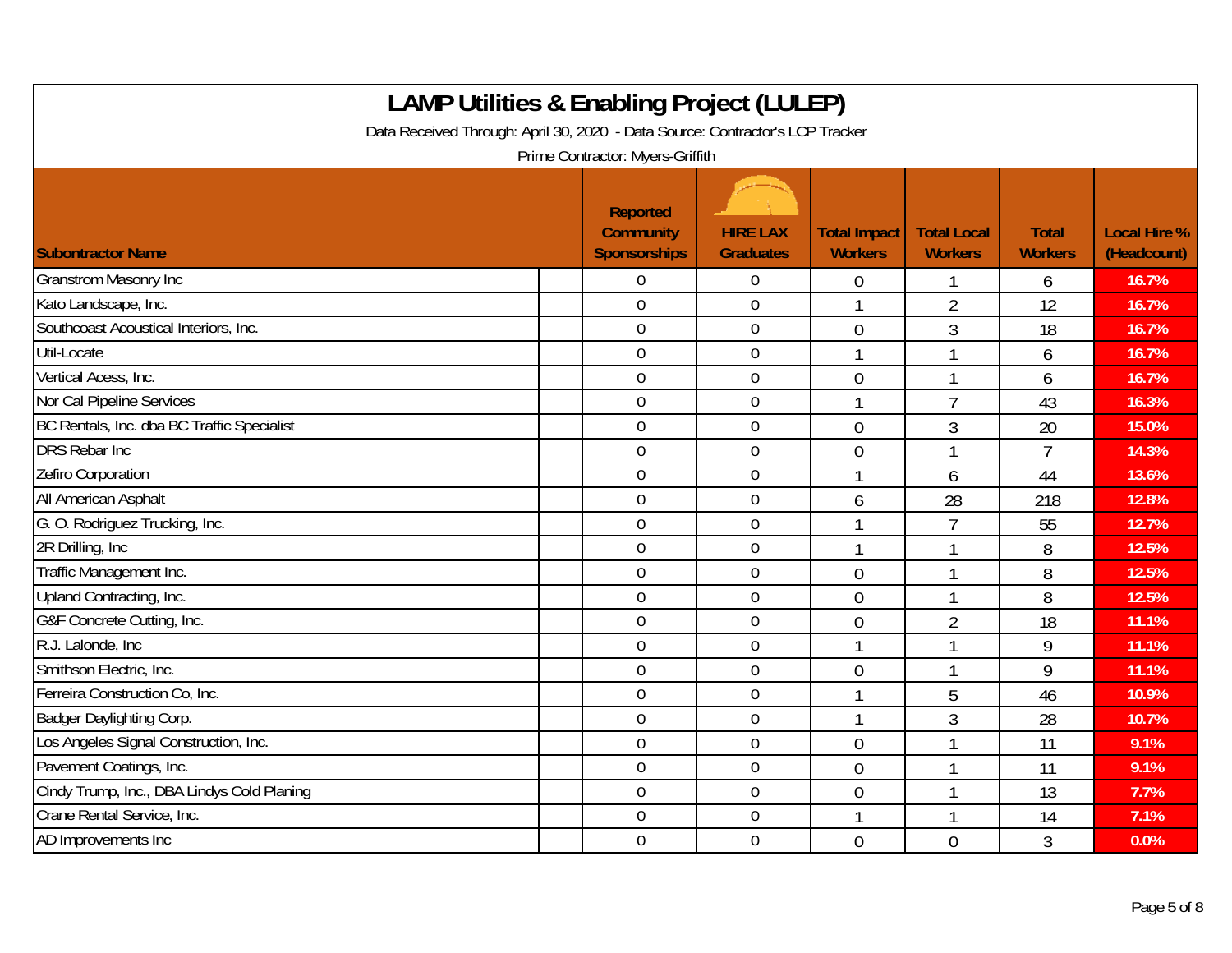| <b>LAMP Utilities &amp; Enabling Project (LULEP)</b><br>Data Received Through: April 30, 2020 - Data Source: Contractor's LCP Tracker<br>Prime Contractor: Myers-Griffith |                                                            |                                     |                                       |                                      |                                |                                    |  |  |  |
|---------------------------------------------------------------------------------------------------------------------------------------------------------------------------|------------------------------------------------------------|-------------------------------------|---------------------------------------|--------------------------------------|--------------------------------|------------------------------------|--|--|--|
| <b>Subontractor Name</b>                                                                                                                                                  | <b>Reported</b><br><b>Community</b><br><b>Sponsorships</b> | <b>HIRE LAX</b><br><b>Graduates</b> | <b>Total Impact</b><br><b>Workers</b> | <b>Total Local</b><br><b>Workers</b> | <b>Total</b><br><b>Workers</b> | <b>Local Hire %</b><br>(Headcount) |  |  |  |
| Anglemyer Crane Rental                                                                                                                                                    | $\overline{0}$                                             | $\mathbf 0$                         | $\overline{0}$                        | 0                                    |                                | 0.0%                               |  |  |  |
| Asphalt, Fabric & Engineering, Inc.                                                                                                                                       | $\mathbf 0$                                                | $\mathbf 0$                         | $\overline{0}$                        | $\overline{0}$                       | 3                              | 0.0%                               |  |  |  |
| Ayala Boring Inc                                                                                                                                                          | $\mathbf 0$                                                | $\boldsymbol{0}$                    | $\overline{0}$                        | $\overline{0}$                       | 9                              | 0.0%                               |  |  |  |
| <b>Barneys Hole Digging Service</b>                                                                                                                                       | $\boldsymbol{0}$                                           | $\boldsymbol{0}$                    | $\overline{0}$                        | $\mathbf 0$                          | $\overline{2}$                 | 0.0%                               |  |  |  |
| Bragg Crane Service (sub to Comet Electric)                                                                                                                               | $\overline{0}$                                             | $\overline{0}$                      | $\overline{0}$                        | $\overline{0}$                       | 3                              | 0.0%                               |  |  |  |
| Burros Backhoe Service, LLC                                                                                                                                               | $\mathbf 0$                                                | $\mathbf 0$                         | $\overline{0}$                        | $\overline{0}$                       | $\overline{2}$                 | 0.0%                               |  |  |  |
| C Below Inc                                                                                                                                                               | $\mathbf 0$                                                | $\overline{0}$                      | $\overline{0}$                        | $\overline{0}$                       | 12                             | 0.0%                               |  |  |  |
| C.M. Peich, Inc.                                                                                                                                                          | $\mathbf 0$                                                | $\mathbf 0$                         | $\overline{0}$                        | $\overline{0}$                       | 7                              | 0.0%                               |  |  |  |
| Calmex Engineering, Inc.                                                                                                                                                  | $\mathbf 0$                                                | $\mathbf 0$                         | $\overline{0}$                        | $\mathbf 0$                          |                                | 0.0%                               |  |  |  |
| Cell-Crete Corporation                                                                                                                                                    | $\boldsymbol{0}$                                           | $\boldsymbol{0}$                    | $\overline{0}$                        | $\mathbf 0$                          | 3                              | 0.0%                               |  |  |  |
| CGO Construction Company, Inc.                                                                                                                                            | $\overline{0}$                                             | $\mathbf 0$                         | $\overline{0}$                        | $\overline{0}$                       | $\overline{3}$                 | 0.0%                               |  |  |  |
| Commercial Scaffolding of CA, Inc.                                                                                                                                        | $\overline{0}$                                             | $\overline{0}$                      | $\overline{0}$                        | $\overline{0}$                       | 5                              | 0.0%                               |  |  |  |
| Connor Concrete Cutting and Coring                                                                                                                                        | $\mathbf 0$                                                | $\overline{0}$                      | $\overline{0}$                        | $\overline{0}$                       | 8                              | 0.0%                               |  |  |  |
| Cornerstone Demolition Corp.                                                                                                                                              | $\overline{0}$                                             | $\mathbf 0$                         | $\overline{0}$                        | $\overline{0}$                       | 9                              | 0.0%                               |  |  |  |
| Dayton Certified Welding, Inc.                                                                                                                                            | $\mathbf 0$                                                | $\boldsymbol{0}$                    | $\overline{0}$                        | $\overline{0}$                       | $\overline{2}$                 | 0.0%                               |  |  |  |
| DeepScan, Inc.                                                                                                                                                            | $\mathbf 0$                                                | $\mathbf 0$                         | $\overline{0}$                        | $\overline{0}$                       | 4                              | 0.0%                               |  |  |  |
| Discovery Hydrovac                                                                                                                                                        | $\overline{0}$                                             | $\mathbf 0$                         | $\overline{0}$                        | $\overline{0}$                       | $\overline{2}$                 | 0.0%                               |  |  |  |
| DJS General Contracting, Inc.                                                                                                                                             | $\overline{0}$                                             | $\mathbf 0$                         | $\overline{0}$                        | $\overline{0}$                       | 5                              | 0.0%                               |  |  |  |
| <b>Fastrack Rentals Inc</b>                                                                                                                                               | $\mathbf 0$                                                | $\mathbf 0$                         | $\overline{0}$                        | $\overline{0}$                       | $\overline{2}$                 | 0.0%                               |  |  |  |
| Fine Grade Equipment, Inc.                                                                                                                                                | $\mathbf 0$                                                | $\mathbf 0$                         | $\overline{0}$                        | $\overline{0}$                       | 6                              | 0.0%                               |  |  |  |
| Gregg Drilling & Testing, Inc.                                                                                                                                            | $\mathbf 0$                                                | $\mathbf 0$                         | $\overline{0}$                        | $\overline{0}$                       | 5                              | 0.0%                               |  |  |  |
| <b>Ground Penetrating Radar</b>                                                                                                                                           | $\overline{0}$                                             | $\mathbf 0$                         | $\overline{0}$                        | $\overline{0}$                       | 3                              | 0.0%                               |  |  |  |
| H.D. Construction Equipment, Inc.                                                                                                                                         | $\overline{0}$                                             | $\mathbf 0$                         | $\overline{0}$                        | $\theta$                             | $\overline{7}$                 | 0.0%                               |  |  |  |
| Hardy & Harper                                                                                                                                                            | $\mathbf 0$                                                | $\mathbf 0$                         | $\overline{0}$                        | $\overline{0}$                       | 9                              | 0.0%                               |  |  |  |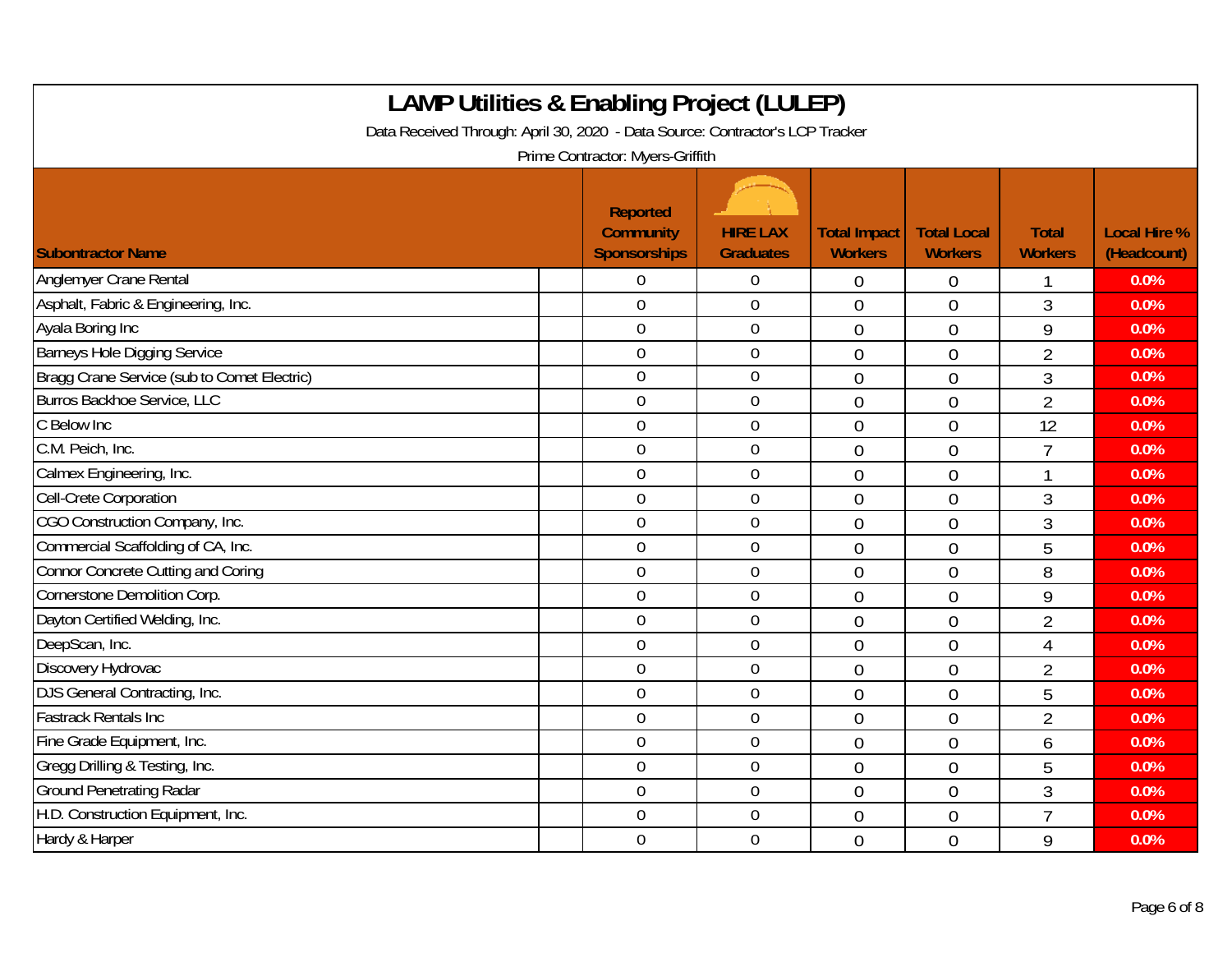| <b>LAMP Utilities &amp; Enabling Project (LULEP)</b><br>Data Received Through: April 30, 2020 - Data Source: Contractor's LCP Tracker<br>Prime Contractor: Myers-Griffith |            |                                              |                                     |                                       |                                      |                                |                                    |  |  |
|---------------------------------------------------------------------------------------------------------------------------------------------------------------------------|------------|----------------------------------------------|-------------------------------------|---------------------------------------|--------------------------------------|--------------------------------|------------------------------------|--|--|
| <b>Subontractor Name</b>                                                                                                                                                  |            | Reported<br>Community<br><b>Sponsorships</b> | <b>HIRE LAX</b><br><b>Graduates</b> | <b>Total Impact</b><br><b>Workers</b> | <b>Total Local</b><br><b>Workers</b> | <b>Total</b><br><b>Workers</b> | <b>Local Hire %</b><br>(Headcount) |  |  |
| <b>Hydraulic Cranes LLC</b>                                                                                                                                               |            | $\overline{0}$                               | $\overline{0}$                      | $\mathbf 0$                           | $\overline{0}$                       | 1                              | 0.0%                               |  |  |
| Jim Painter Controls, Inc.                                                                                                                                                |            | $\overline{0}$                               | $\mathbf 0$                         | $\theta$                              | $\overline{0}$                       | 1                              | 0.0%                               |  |  |
| Johnson's Tree Service                                                                                                                                                    |            | $\overline{0}$                               | $\mathbf 0$                         | $\overline{0}$                        | $\overline{0}$                       | $\overline{2}$                 | 0.0%                               |  |  |
| Lucas Builders, Inc.                                                                                                                                                      |            | $\overline{0}$                               | $\mathbf 0$                         | $\overline{0}$                        | $\Omega$                             | 8                              | 0.0%                               |  |  |
| Merli Concrete Pumping                                                                                                                                                    |            | $\mathbf 0$                                  | $\mathbf 0$                         | $\overline{0}$                        | $\overline{0}$                       | 4                              | 0.0%                               |  |  |
| Newman Backhoe Service, Inc.                                                                                                                                              |            | $\mathbf 0$                                  | $\boldsymbol{0}$                    | $\mathbf{0}$                          | $\overline{0}$                       | 13                             | 0.0%                               |  |  |
| Pavement Recycling Systems                                                                                                                                                |            | $\mathbf 0$                                  | $\mathbf 0$                         | $\theta$                              | $\overline{0}$                       | 15                             | 0.0%                               |  |  |
| PCI                                                                                                                                                                       |            | $\overline{0}$                               | $\mathbf 0$                         | $\theta$                              | $\overline{0}$                       | 22                             | 0.0%                               |  |  |
| Pipe Tec Inc                                                                                                                                                              |            | $\mathbf 0$                                  | $\mathbf 0$                         | $\overline{0}$                        | $\overline{0}$                       | 3                              | 0.0%                               |  |  |
| Pre-Con                                                                                                                                                                   |            | $\mathbf 0$                                  | $\mathbf 0$                         | $\overline{0}$                        | $\overline{0}$                       | 3                              | 0.0%                               |  |  |
| Pre-Con Installers                                                                                                                                                        |            | $\overline{0}$                               | $\boldsymbol{0}$                    | $\overline{0}$                        | $\overline{0}$                       | 3                              | 0.0%                               |  |  |
| Ramsey Oil Co Inc                                                                                                                                                         |            | $\overline{0}$                               | $\boldsymbol{0}$                    | $\overline{0}$                        | $\overline{0}$                       | 3                              | 0.0%                               |  |  |
| Savala Equipment Company                                                                                                                                                  |            | $\overline{0}$                               | $\mathbf 0$                         | $\overline{0}$                        | $\overline{0}$                       | 3                              | 0.0%                               |  |  |
| Site Solution Services, Inc.                                                                                                                                              |            | $\overline{0}$                               | $\mathbf 0$                         | $\theta$                              | $\theta$                             | 1                              | 0.0%                               |  |  |
| Skaggs Concrete Cutting Inc                                                                                                                                               |            | $\overline{0}$                               | $\mathbf 0$                         | $\theta$                              | $\overline{0}$                       | 1                              | 0.0%                               |  |  |
| Telfer Pavement Technologies, LLC                                                                                                                                         |            | $\mathbf 0$                                  | $\boldsymbol{0}$                    | $\overline{0}$                        | $\overline{0}$                       | 10                             | 0.0%                               |  |  |
| Torrent Resources CA, Inc.                                                                                                                                                |            | $\overline{0}$                               | $\mathbf 0$                         | $\overline{0}$                        | $\overline{0}$                       | 13                             | 0.0%                               |  |  |
| Traffic Loops Crackfilling Inc                                                                                                                                            |            | $\overline{0}$                               | $\overline{0}$                      | $\overline{0}$                        | $\overline{0}$                       | 5                              | 0.0%                               |  |  |
| V&E Tree Service, Inc.                                                                                                                                                    |            | $\overline{0}$                               | $\mathbf 0$                         | $\Omega$                              | $\Omega$                             | 9                              | 0.0%                               |  |  |
| Whitecore Concrete Cutting & Demolition, Inc.                                                                                                                             |            | $\mathbf 0$                                  | $\mathbf 0$                         | $\overline{0}$                        | $\overline{0}$                       | $\overline{2}$                 | 0.0%                               |  |  |
| Realiable Construction Services, LLC                                                                                                                                      | <b>NEW</b> | $\mathbf 0$                                  | $\boldsymbol{0}$                    | $\overline{0}$                        | $\overline{0}$                       | 5                              | 0.0%                               |  |  |
| <b>Techno Coatings Inc</b>                                                                                                                                                | <b>NEW</b> | $\overline{0}$                               | $\mathbf 0$                         | $\overline{0}$                        | $\overline{0}$                       | 5                              | 0.0%                               |  |  |
|                                                                                                                                                                           |            | 5                                            | 3                                   | 171                                   | 869                                  | 3172                           | 27.4%                              |  |  |